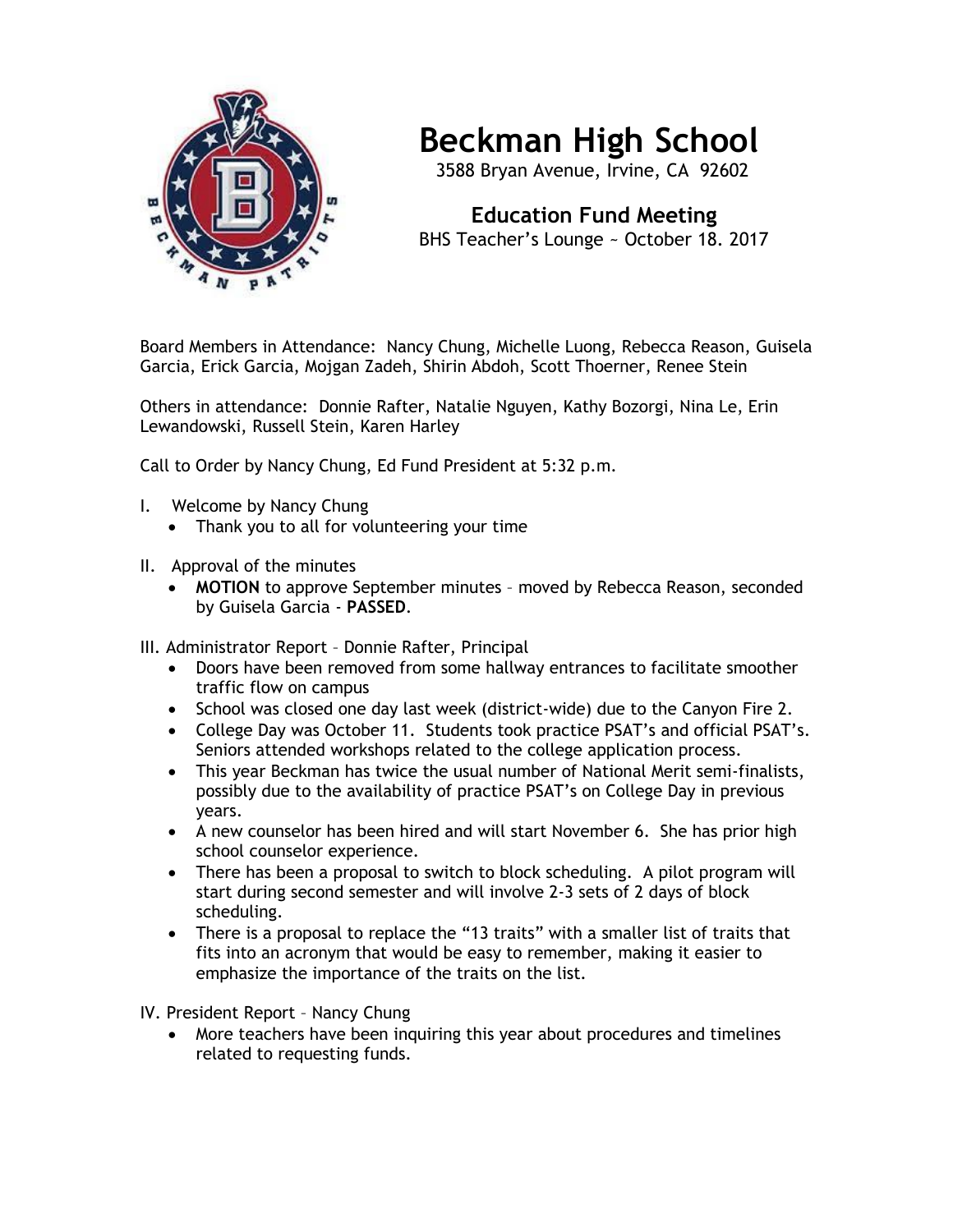- V. Treasurer Report Scott Thoerner
	- Updated financial statements were distributed to attendees.
	- We currently have \$73,000 available to spend this year.
	- Scott will contact previous donors about possible donations for this year.
- VI. Allocations Report Mojgan Zadeh
	- Funding request
		- o From Johnny Gonzalez, math teacher
		- $\circ$  \$200 for a U-shaped table to facilitate small group learning
		- o **MOTION** to allocate up to \$250 for a U-shaped table moved by Rebecca Reason, seconded by Karen Harley – **TABLED** pending confirmation of availability of a U-shaped table that can be obtained from another school in the district.
	- Funding request
		- o From Phillip Chow, science teacher and advisor for the Medical Certificate Program
		- $\circ$  \$700 to purchase specimens for dissection and other sundry supplies
		- $\circ$  There are over 450 students participating in the program this year. Only  $3^{rd}$  year students participate in dissections.  $1^{st}$  and  $2^{nd}$  year students attend seminars taught by medical professionals who are also Beckman parents.
		- o **MOTION** to allocate up to \$1000 for dissection specimens and other supplies – moved by Mojgan Zadeh, seconded by Shirin Abdoh - **PASSED**
	- Funding request
		- o From Stacy Colon, PE teacher
		- o \$1900 to purchase speedminton equipment
		- $\circ$  This equipment can be used for multiple racket sports and can be moved to various locations on campus. It will be used 6 weeks per year and will last for several years.
		- o **MOTION** to allocate up to \$2000 for the purchase of speedminton equipment – moved by Michelle Luong, seconded by Shirin Abdoh – **PASSED**
	- Funding request
		- o From Monica Cullinan, PE teacher and athletic director
		- $\circ$  \$1600 to purchase yoga equipment (mats, instructional DVD's, etc.) for the aerobics fitness and nutrition course
		- o **MOTION** to allocate up to \$1600 to purchase yoga equipment moved by Erin Lewandowski, seconded by Karen Harley – **PASSED**
- VII. Publicity Report Guisela Garcia
	- Suggestions:
		- o Post signs in the teachers' lounge reminding them about availability of funds from Ed Fund
		- $\circ$  Ask teachers to send photos of events/items funded by Ed Fund and post those photos on the Ed Fund website

VIII. Fund Development Report – group discussion

- Suggestion move this year's silent auction fundraiser to April and hold future silent auction fundraisers in mid-late October
- Tustin Ranch Golf Club is offering special pricing to Beckman organizations we may want to consider holding future fundraising events there. It was pointed